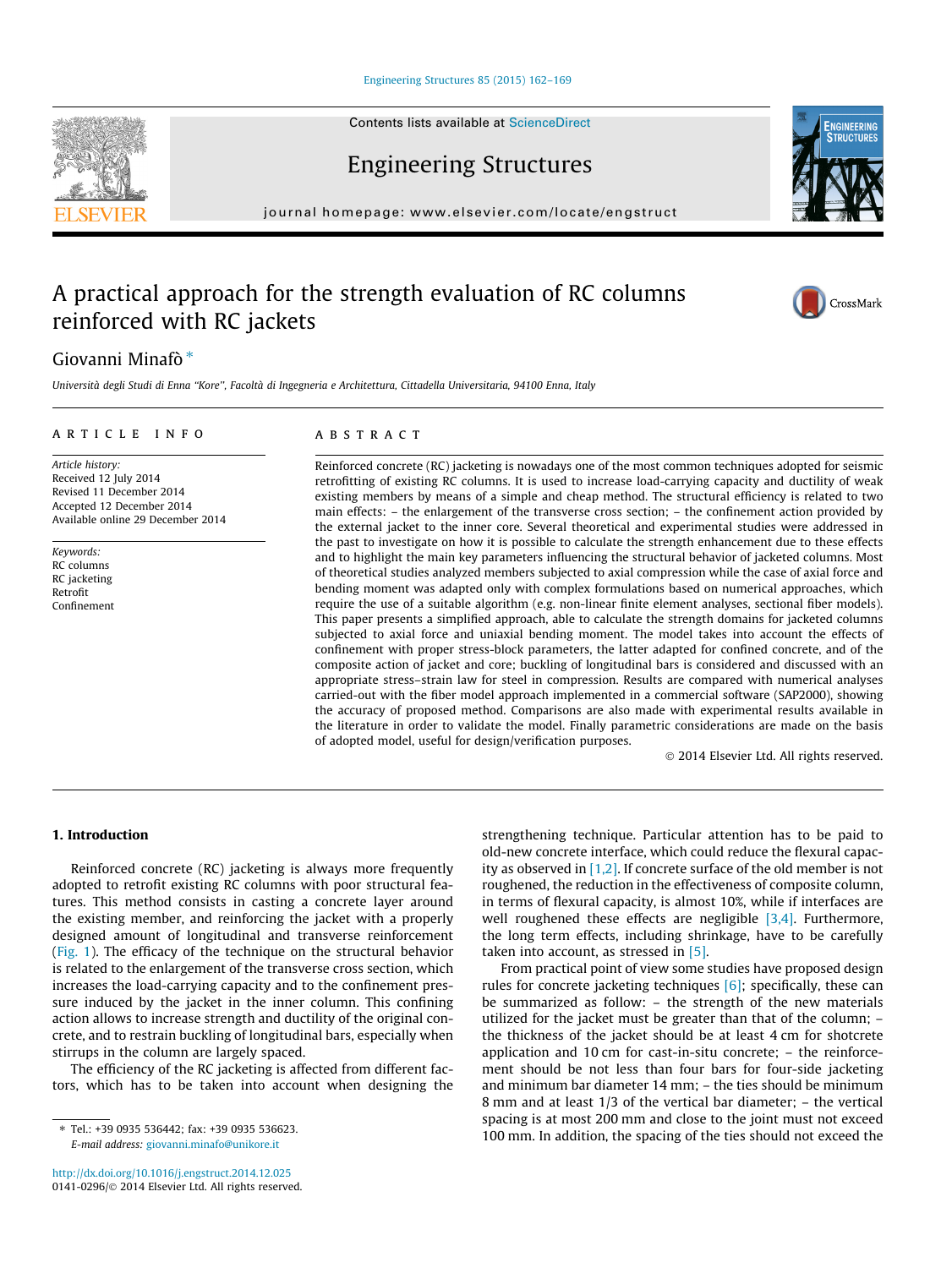<span id="page-1-0"></span>thickness of the jackets. Furthermore, the surface should be moistened before placing shotcrete and the existing concrete must be heavily sandblasted and cleaned of all loose materials, dust and grease obtaining in this way a well-roughened surface.

Different researches were carried out in the last twenty years to evaluate experimentally the efficacy of the technique on the structural behavior of RC columns. Ersoy et al. [\[7\]](#page-7-0) tested two series of jacketed columns under uniaxial compression or combined axial load and bending moment. They studied the effectiveness of repair and strengthening jackets and the differences between jackets made under load and after unloading.

Julio et al. [\[2\]](#page-7-0) carried out an experimental study to analyze the influence of the interface treatment on the structural behavior of columns strengthened by RC jacketing. After testing seven fullscale models of column-footing, they concluded that for undamaged columns a monolithic behavior of the composite element can be achieved even without increasing their surface roughness, using bonding agents, or applying steel connectors before strengthening it by RC jacketing.

Takeuti et al. [\[8\]](#page-7-0) tested twelve RC-jacketed columns under uniaxial compression with and without preloading. The authors found that the entire core contributes to the axial capacity of the jacketed column, as long as adequate confinement is provided. Also, preloading does not adversely affect the capacity of the jacketed column, while it may increase its deformability.

From a theoretical point of view several research works were addressed to this field. Among these Lampropoulos and Dritsos [\[5\]](#page-7-0) analyzed the case of jacketed columns subjected to axial load and bending moment by means of non-linear finite element analyses. The authors studied the suitability of a proper formulation to model the old-new concrete interface by comparing numerical results with experimental data. More recently Campione et al. [\[9\]](#page-7-0) proposed a theoretical model to calculate proper constitutive laws for old and new concrete and for steel, and validated their model with experimental data available in the literature. The case of eccentrically loaded columns was studied by considering a numerical approach based on the discretization of the section by means of the classic fiber model.

Concerning practical methods, different studies [\[10\]](#page-7-0) focused on the use of ''monolithicity coefficient factors'', which are used for the design of the strengthened elements. The application of these factors is a 'design approach', proposed not only for the strength evaluation but also for stiffness, and deflection/rotation angle.

It is clear that a combination of a simple calculation method with the use of ''monolithicity coefficients'' could be a useful tool



Fig. 1. Case study: square RC section reinforced with a RC jacket. the following form:

for practical engineering applications, which allows taking into account the effect of confinement and effective interaction between core and jacket.

The current paper aims to provide a simplified formulation for the calculation of strength domains of square columns reinforced with RC jackets. The proposed approach is based on the determination of some characteristic points defining the interaction domain. The corresponding values of axial force and bending moment are calculated by idealizing the constitutive laws of concrete in compression with stress-blocks, the latter to be calibrated on the basis of the confinement pressure.

It has to be noted that in the proposed model, perfect bond between the old and the new concrete is assumed and the effect of jacket's concrete shrinkage is neglected. It has been proved that both parameters affect the response of the jacketed columns, so they should be carefully addressed when adopting the proposed moment design chart.

In particular, considering the effective connection between old and new concrete, it is well-known that the response of the composite member is complex, thus a practical design procedure should take advantage of a monolithic approach, making use of properly defined ''monolithicity factors'' [\[10\].](#page-7-0) However, if the interface is well-roughened, bond between old and new concrete can be ensured, as experimentally demonstrated in [\[2\]](#page-7-0).

Additionally, shrinkage effects play an important role on the strength of jacketed columns. In RC jacketed columns concrete shrinkage is restrained by the presence of the initial column [\[5\],](#page-7-0) so tensile stresses could develop, inducing a biaxial state of stress in the jacket. The flexural capacity reductions due to these effects could be in the range between 23% and 46%, as discussed in [\[5\].](#page-7-0)

The proposed approach discussed in the following should be adopted in addiction with ''monolithicity factors'', and with a reduction coefficient for taking into account shrinkage effects.

#### 2. Constitutive laws of constituent materials

As discussed above, the adopted constitutive law has to take into account the effect of confinement. Campione et al. [\[9\]](#page-7-0) have shown as the well-known model of Mander et al. [\[11\]](#page-7-0) is suitable to model the compressive behavior of concrete of both jacket and core. Therefore the following relationship is adopted:

$$
\sigma_{\rm c} = \frac{\frac{\varepsilon}{\varepsilon_{\rm cc}} \cdot f_{\rm cc} \cdot r}{r - 1 + \left(\frac{\varepsilon}{\varepsilon_{\rm cc}}\right)^r} \tag{1}
$$

with

$$
r = \frac{E_{\rm c}}{E_{\rm c} - E_{\rm sec}}\tag{2}
$$

where  $E_c = 5000 \cdot \sqrt{f_c}$  in MPa and  $E_{sec} = \frac{f_{cc}}{g_{cc}}$ .

As well-known, the peak stress  $f_{\rm cc}$  and the peak strain  $\varepsilon_{\rm cc}$  of confined concrete have to be calculated on the basis of the effective confinement pressure  $f_1$  by means of the following relations [\[11\]](#page-7-0):

$$
f_{\rm cc} = f_{\rm c} \left[ 2.254 \sqrt{1 + \frac{7.94 \cdot f_1}{f_{\rm c}}} - 2 \cdot \frac{f_1}{f_{\rm c}} - 1.254 \right]
$$
 (3)

$$
\epsilon_{cc} = \epsilon_{co} \cdot \left[ 1 + 5 \cdot \left( \frac{f_{cc}}{f_c} - 1 \right) \right]
$$
 (4)

with  $f_c$  and  $\varepsilon_{\text{co}}$  the peak stress and strain of unconfined concrete.

The confining pressure is simply determinable from rigid body equilibrium of the section in the plane of the stirrup, the latter considered to be yielded. The expressions of confinement pressure induced from external and internal stirrups in the core assume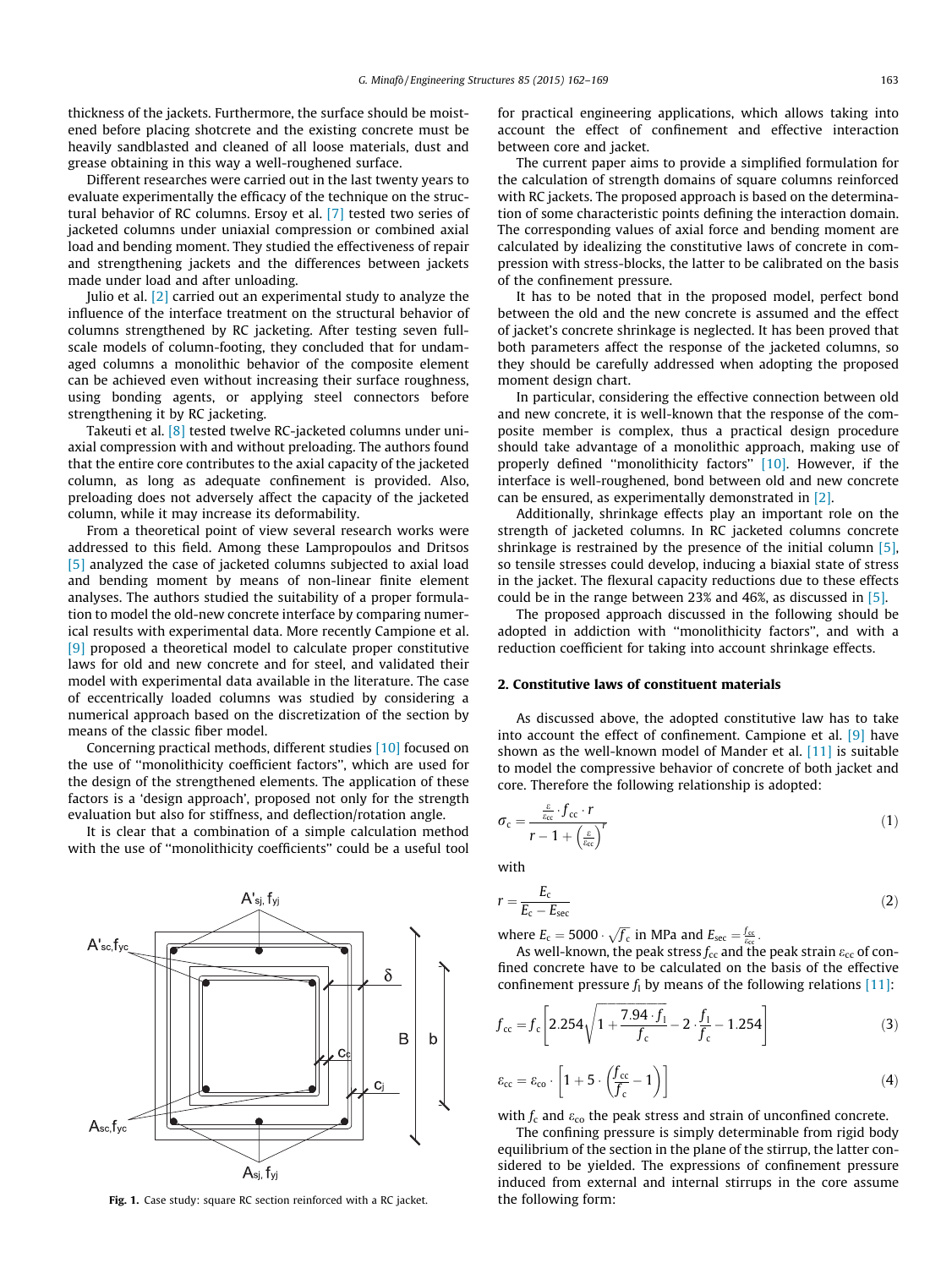<span id="page-2-0"></span>164 G. Minafò / Engineering Structures 85 (2015) 162–169

$$
f_{1,c} = \frac{2 \cdot f_{\text{ysc}} \cdot A_{\text{stc}}}{(b - c_c) \cdot s_c}
$$
 Due to internal stirring (5)

$$
f_{1j} = \frac{2 \cdot f_{ysj} \cdot A_{stj}}{(B - \delta) \cdot s_j}
$$
 Due to external stirring (6)

being  $A_{\rm stc}$  and  $A_{\rm sti}$  the area of the legs in the core and jacket stirrups.

As well-known from the literature  $[11]$ , appropriate efficiency coefficients have to be considered in order to take into account the effective confined concrete area in the section of transverse reinforcement and between two successive stirrups. Consequently, different coefficients are assumed respectively for core and jacket. Efficiency coefficients for the confining pressure exerted by the RC jacket are calculated as in  $[9]$ . Particularly, the in-plane coefficient for the pressure induced from the jacket's stirrups to the core is calculated as the ratio between the effectively confined concrete area of the core and the gross area of the core's transverse section. On these basis and considering that effectively confined concrete can be assumed as delimited from parabolic curves, the following expression of the efficiency coefficient reported in [\[9\]](#page-7-0) can be considered:

$$
k_{ej} = 1 - \frac{2}{3 \cdot b^2} \cdot \sqrt{\left(b + 2c_j - 2\delta\right)^3} \cdot \sqrt{b - 2c_j + 2\delta} \leqslant 1\tag{7}
$$
\n
$$
\text{for } \frac{\delta}{b} \leqslant \frac{1}{2\left(1 - \frac{c_j}{\delta}\right)}
$$

With the same assumptions expressed in  $[11]$ , the vertical efficiency coefficient of confinement pressure exerted from the jacket assumes the following form:

$$
k_{\rm vj} = \left(1 - \frac{s_{\rm j}}{2 \cdot (b + 2\delta - 2c_{\rm j})}\right)^2 \tag{8}
$$

The equivalent confinement pressure is therefore obtained considering the effects of internal and external stirrups separately, giving the following:

$$
f_{1,\text{core}} = \frac{2 \cdot f_{\text{ysc}} \cdot A_{\text{stc}}}{(b - c_{\text{c}}) \cdot s_{\text{c}}} \cdot \left( 1 - \frac{4}{6} \cdot \frac{(b - 2 \cdot c_{\text{c}} - 2 \cdot d_{\text{bc}})^2}{(b - 2 \cdot c_{\text{c}})^2} \right)
$$

$$
\cdot \left( 1 - \frac{s_{\text{c}}}{2 \cdot (b - c_{\text{c}})} \right)^2 + \frac{2 \cdot f_{\text{ysj}} \cdot A_{\text{stj}}}{(B - \delta) \cdot s_{\text{j}}}
$$

$$
\cdot \left[ 1 - \frac{2}{3 \cdot b^2} \cdot \sqrt{(b + 2c_{\text{j}} - 2\delta)^3} \cdot \sqrt{b - 2c_{\text{j}} + 2\delta} \right]
$$

$$
\cdot \left( 1 - \frac{s_{\text{j}}}{2 \cdot (b + 2\delta - 2c_{\text{j}})} \right)^2 \tag{9}
$$

The compressive behavior of confined concrete is finally defined by calculating the ultimate strain  $\varepsilon_{\text{cu}}$ . This can be computed as suggested in [\[6\]](#page-7-0) and considering both the effects of internal and external stirrups:

$$
\epsilon_{cu} = \epsilon_{co} + \frac{2.8}{f_{cc}} \cdot \left[ \frac{\epsilon_{suj} \cdot A_{sj}}{s_j \cdot (B - \delta)} + \frac{\epsilon_{suc} \cdot A_{sc}}{s_c \cdot (b - c_c)} \right]
$$
(10)

It has to be noted that in general the in-plane efficiency coefficient of the jacket is quite low  $[9]$ , especially if only four bars are placed and for the common values of concrete cover. Therefore, for design/verification purposes the jacket's concrete can be considered as unconfined.

As it could be noted, the constitutive law of confined concrete expressed by Eq. [\(1\)](#page-1-0) is not suitable for a straightforward calculation, due to the arising difficulty in performing its integration. However, Karthik and Mander [\[12\]](#page-7-0) proposed a new analytical form of the constitutive law, valid for both confined and unconfined concrete, and able to approximate the stress– strain relationship expressed by Eq. [\(1\).](#page-1-0) This can be written in the following form:

$$
0 \leqslant x < 1; \ \sigma_{c} = K \cdot f_{c} (1 - |1 - x|^{n}) \tag{11a}
$$

$$
1 \leqslant x < x_u; \ \sigma_c = K \cdot f_c - \left(\frac{K \cdot f_c - f_{cu}}{x_u - 1}\right)(x - 1) \tag{11b}
$$

in which  $f_{\text{cu}}$  = stress corresponding to stirrup fracture strain;  $K = f_{\text{cc}}/$  $f_c$  confinement ratio,  $x =$  normalized strain where  $x = \varepsilon_c/\varepsilon_{cc}$ ,  $x_u = \varepsilon_{cu}/r$  $\varepsilon_{\rm cc}$ ,  $n = E_{\rm c} \varepsilon_{\rm col} f_{\rm c}$  and  $n = E_{\rm c} \varepsilon_{\rm cc} f_{\rm cc}$  for unconfined and confined concrete, respectively.

Eq. (11) can be applied to model concrete in compression for both jacket and core and they are here adopted due to their suitability to be used for simplified sectional analyses. In particular, for concrete of the core the value of  $f_{c,core}$  has to be introduced in Eq. (11) instead of  $f_c$ , while the confinement ratio K, the peak  $\varepsilon_{cc}$ and the ultimate  $\varepsilon_{\text{cu}}$  strains have to be evaluated as discussed above. Analogously for the jacket, if considered as unconfined concrete,  $Eq. (11)$  can be used by introducing the jacket's concrete strength  $f_{\text{c,jacket}}$ , and by considering  $\varepsilon_{\text{c}0}$  = 0.0036 as suggested by Collins and Mitchell [\[13\].](#page-7-0)

Fig. 2a shows the comparison between the constitutive laws in compression for both concrete of core and jacket. In particular the exact (Eq.  $(1)$ ) and the simplified (Eq.  $(11)$ ) form of the stress– strain law in compression is plotted. The considered unconfined compressive strength is  $f_{c,core}$  = 18 MPa and  $f_{c,ject}$  = 30 MPa for core and jacket respectively. Good accordance can be noted between the two curves, except for the limited softening branch of unconfined concrete. Fig. 2b shows the plots of the stress–strain relationships for steel of longitudinal bars in both tension and compression. It has to be noted that for an exact calculation the constitutive law of steel in tension has to consider the strain-hardening effect, while that in compression has to include the buckling effects, especially when stirrups are largely spaced. In this case the constitutive model proposed by Dhakal and Maekawa  $[14]$  is able to consider the effect of buckling, and it is not here reported for the sake of brevity. As recalled in  $[9]$ , the key parameter to evaluate



Fig. 2. Detailed and simplified stress strain laws. (a) Compressive constitutive laws for concrete of core and jacket. (b) Constitutive laws for steel of longitudinal bars.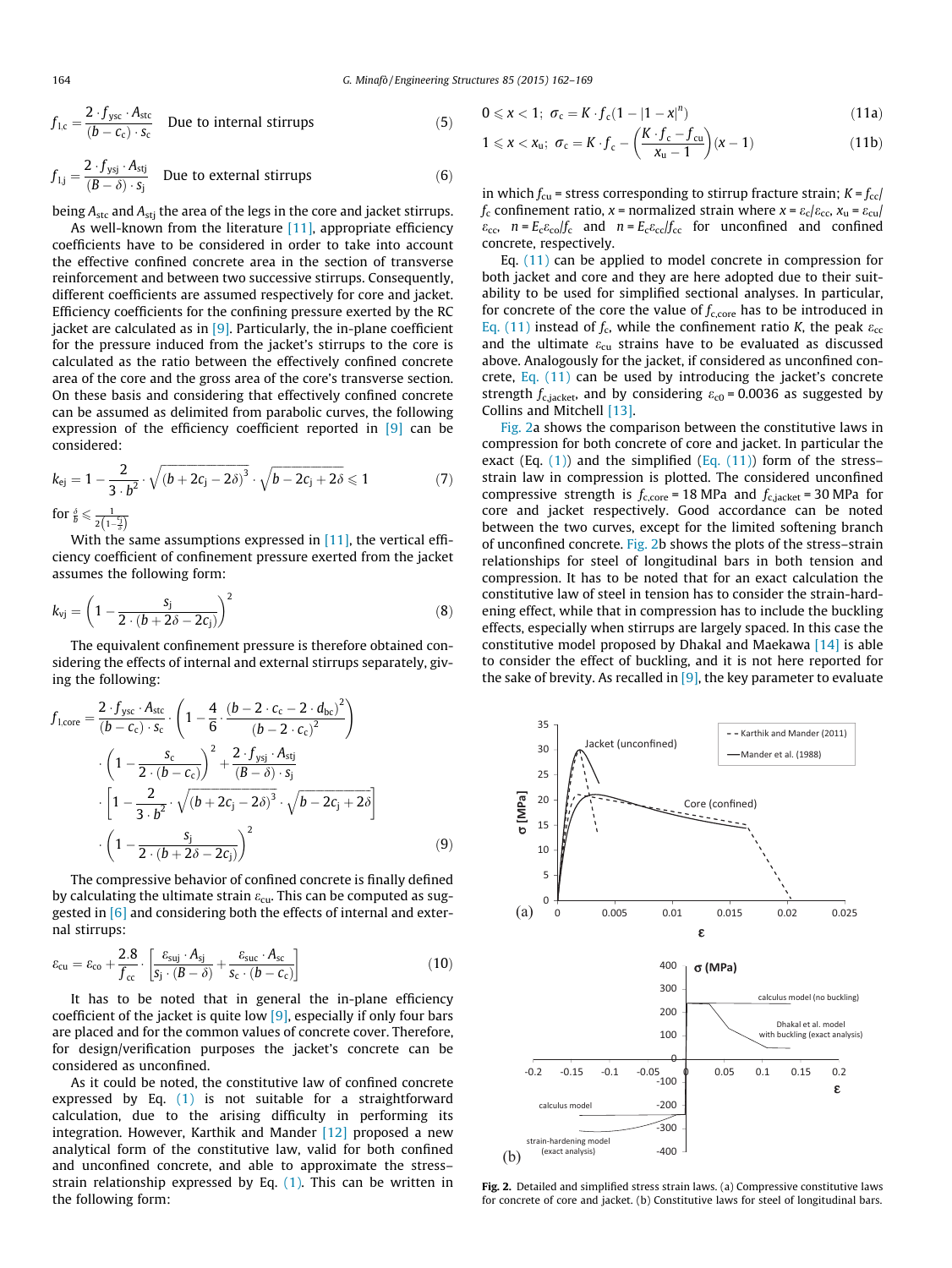<span id="page-3-0"></span>the buckling behavior of longitudinal bars is the critical length-todiameter ratio  $L/\mathcal{O}_1$ , which can be calculated with a simple model of elastic beam on elastic soil. With this assumptions, Campione et al. [\[9\]](#page-7-0) also demonstrated that second order effects are negligible for pitch-to-diameter  $s/\mathcal{O}_1$  ratios less than 4.5, consequently this value is recommended as design reference for stirrups for the jacket. In the following, elastoplastic behavior of steel is assumed for reinforcement of both core and jacket, in tension and in compression for the sake of simplicity. However, it has to be stressed that a preliminary verification of the critical length of bars in the concrete core [\[9\]](#page-7-0) is necessary to confirm this assumption.

# 3. Stress block approach for strength calculation

Under the hypotheses of plane section and perfect bond between steel and concrete, the calculation of the flexural capacity of a square RC jacketed section for a generic neutral axis depth can be written by means of the following equilibrium equations (Fig. 3):

$$
C_j + C_c + F'_j + F'_c + F_c + F_j = N \tag{12a}
$$

$$
C_j \cdot d_j + C_c \cdot d_c + F'_j(x_c - c_j) + F'_c(x_c - \delta - c_c) + F_c(b + \delta - x_c - c_c)
$$
  
+ 
$$
F_j(B - x_c - c_c) = M - N\left(\frac{B}{2} - x_c\right)
$$
 (12b)

where

$$
C_j = \alpha_j \beta_j \cdot f_{c,jacket} \chi_c B - (\beta_j \chi_c - \delta) b \alpha_j f_{c,jacket} \tag{13}
$$

compressive force in the concrete jacket

$$
C_{c} = \alpha_{c} \beta_{c} \cdot f_{cc,core}(x_{c} - \delta)b \tag{14}
$$

compressive force in the concrete core

$$
F_j = \sigma_{sj} A_{sj} = \gamma_j \cdot f_{yj} \cdot A_{sj} \quad F'_j = \sigma'_{sj} A'_{sj} = \gamma'_j \cdot f_{yj} \cdot A'_{sj} \tag{15}
$$

forces in steel of the jacket, being 
$$
\gamma_j = \frac{\sigma_{sj}}{f_{yj}}
$$
 and  $\gamma'_j = \frac{\sigma'_j}{f_{yj}}$   
 $F_c = \sigma_{sc}A_{sc} = \gamma_c \cdot f_{yc} \cdot A_{sc}$   $F'_c = \sigma'_c A'_{sc} = \gamma'_c \cdot f_{yc} \cdot A'_{sc}$ 

forces in steel of the core, being  $\gamma_c = \frac{\sigma_{sc}}{f_{yc}}$  and  $\gamma_c' = \frac{\sigma_c'}{f_{yc}}$ 

$$
d_{j} = \frac{B \cdot \beta_{j} \cdot x_{c} \left(x_{c} - \frac{\beta_{j}x_{c}}{2}\right)}{B \cdot \beta_{j} \cdot x_{c} - b \cdot (\beta_{j}x_{c} - \delta)} - (\beta_{j}x_{c} - \delta) \cdot b
$$

$$
\cdot \frac{\left(x_{c} - \delta - \frac{(\beta_{j}x_{c} - \delta)}{2}\right)}{B \cdot \beta_{j} \cdot x_{c} - b \cdot (\beta_{j}x_{c} - \delta)}
$$
(17)

distance of the resultant compressive force in the concrete jacket from the neutral axis

$$
d_{c} = x_{c} - \delta - \frac{\alpha_{c}\beta_{c}}{2}(x_{c} - \delta)
$$
\n(18)



Fig. 4. Stress-block parameters for concrete of the core as a function of axial strain  $(\delta/b = 0.33, c_i/\delta = 0.5).$ 

distance of the resultant compressive force in the concrete core from the neutral axis

It has to be noted that when  $\beta_i x_c < \delta$  the second terms in Eqs. (13) and (17) has to be set equal to zero, and furthermore if  $x_c < \delta$  Eqs. (14) and (18) are also equal to zero.

Once that the constitutive law of concrete in compression is defined, the stress block parameters  $\alpha$  and  $\beta$  have to be calculated to be used for the calculation of the flexural capacity of the jacketed section.

For the generic known value of maximum strain, the stressblock parameters can be found from taking the first and second moments of area of the stress–strain law expressed by [Eq. \(11\).](#page-2-0) The following expressions result:

$$
\alpha \beta = \frac{\int_0^{\varepsilon_c} \sigma_c d\varepsilon_c}{f_c \varepsilon_c} \tag{19a}
$$

$$
\beta = 2 - 2 \cdot \frac{\int_0^{\varepsilon_c} \sigma_c \varepsilon_c d\varepsilon_c}{\varepsilon_c \int_0^{\varepsilon_c} \sigma_c d\varepsilon_c} \tag{19b}
$$



 $(16)$ 

Fig. 3. Stress block approach for the evaluation of failure condition in a RC jacketed section.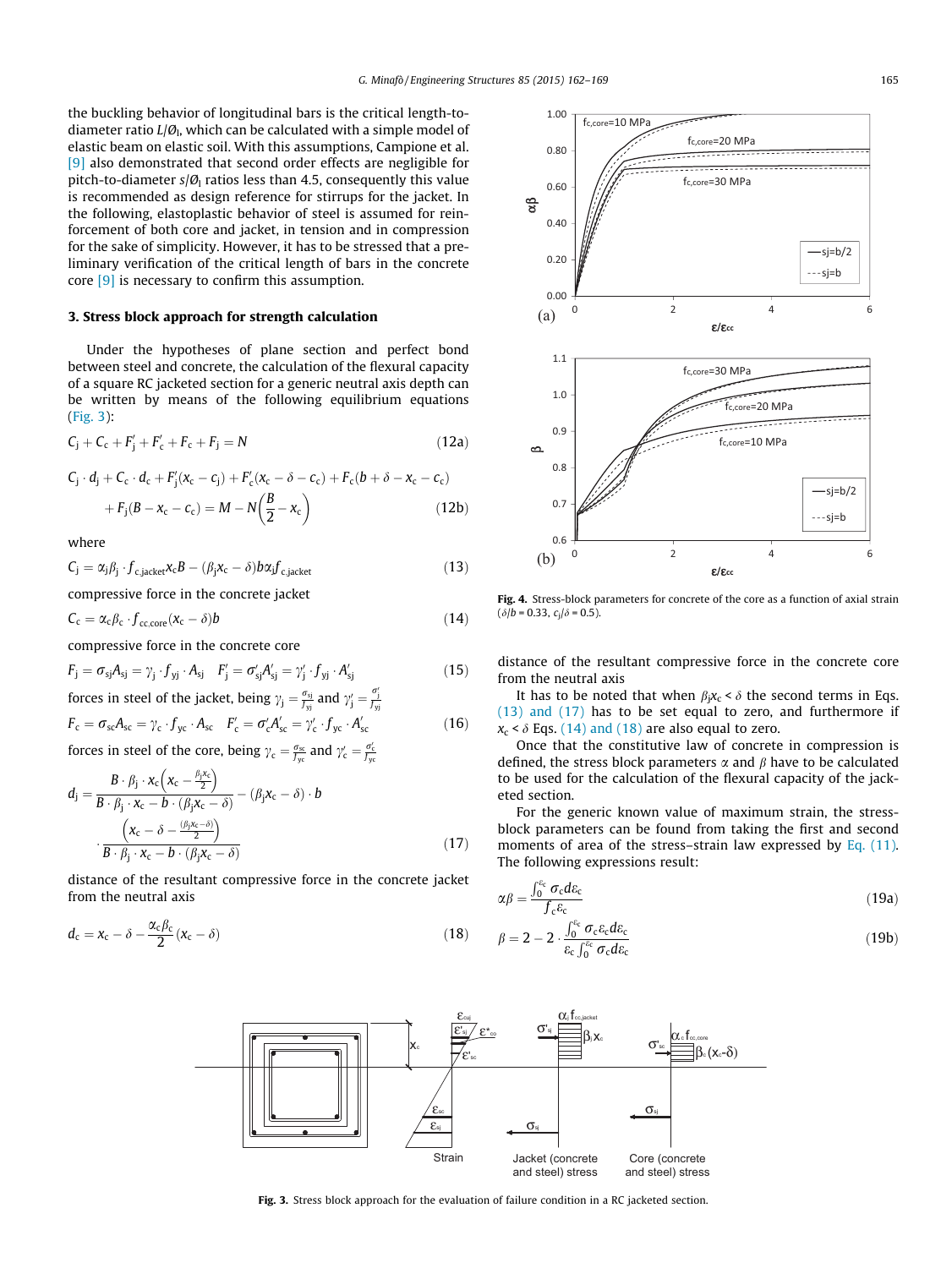

Fig. 5. Stress-block parameters at failure for the core concrete as a function of the geometrical ratio of jacket's transverse reinforcement.

[Fig. 4](#page-3-0) shows the variation of the stress-block parameters as a function of the normalized strain for the core concrete. The normalized jacket's thickness is  $\delta/b = 0.33$  while the cover-to-jacket thickness ratio is  $c_i/\delta$  = 0.5. Curves are drawn for three different compressive strengths of concrete and for two values of stirrup's pitch, equal respectively to b and b/2. As it could be noted, both parameters depend mainly from the concrete strength and low variation can be observed from the amount of transverse reinforcement. Moreover the first parameter ( $\alpha\beta$ ) reaches a constant value after the peak strain, while the second parameter  $(\beta)$  tends to become constant near the ultimate strain.

Fig. 5 shows the variation of the stress-block parameters at failure as a function of the geometrical ratio of stirrups. It has to be noted that also at failure the stress-block parameters are a function of the unconfined concrete strength; the variation is more marked for the first parameter and for higher concrete strengths.

# 4. Definition of the m–n interaction domain

As discussed above, the evaluation of the axial force-bending moment domain for RC jacketed sections is a difficult task. Most of studies proposed to calculate the load-carrying capacity of a jacketed section subjected to axial force and bending moment by means of complex algorithms which require the use of a computer software. The proposed model is based on the determination of the M-N interaction domain with five points, the latter to be calculated with simple relationships on the basis of the ultimate conditions of the considered section, as analogously done for un-retrofitted RC columns. [Fig. 6](#page-5-0) shows the assumed strain profiles at failure. In particular profile 1 corresponds to failure due to tensile axial force and bending moment, being all steel bars yielded in tension in both core and jacket  $(\gamma_j = \gamma'_j = \gamma_c = \gamma'_c = -1$  if elastoplastic behavior is

assumed in both tension and compression). The corresponding neutral axis has the depth equal to:

$$
x_{c,1-2} = \frac{\varepsilon_{\text{cuj}}}{\varepsilon_{\text{cuj}} + \varepsilon_{\text{yi}}} \cdot c_{\text{j}}
$$
 (20)

where  $\varepsilon_{\text{cui}}$  is the ultimate compressive strain of the concrete of the jacket and  $\varepsilon_{vi}$  is the yield stress of longitudinal bars in the jacket.

Ultimate strain profile 2 is characterized from upper steel yielded in compression, with stress equal to the yield strength. The following neutral axis depth holds

$$
x_{c,2-3} = \frac{\varepsilon_{\text{cuj}}}{\varepsilon_{\text{cuj}} - \varepsilon_{\text{yj}}} \cdot c_{\text{j}}
$$
 (21)

The following steel stress ratios results

$$
\gamma_j' = 1; \ \gamma_j = -1; \tag{22}
$$

$$
\gamma_c' = \begin{cases} \text{if } |\varepsilon_{sc}'| > \varepsilon_{yc} \rightarrow \gamma_c' = \text{sign}(\varepsilon_{sc}')\\ \text{if } |\varepsilon_{sc}'| < \varepsilon_{yc} \rightarrow \gamma_c' = \frac{\varepsilon_{sc}'\varepsilon_s}{f_{yc}};\\ \gamma_c = \begin{cases} \text{if } |\varepsilon_{sc}| > \varepsilon_{yc} \rightarrow \gamma_c = \text{sign}(\varepsilon_{sc})\\ \text{if } |\varepsilon_{sc}| < \varepsilon_{yc} \rightarrow \gamma_c = \frac{\varepsilon_{sc}\varepsilon_s}{f_{yc}} \end{cases} \end{cases} \tag{23}
$$

where  $\varepsilon_{sc}$  and  $\varepsilon'_{sc}$  are the strains in the top and bottom steel of the core, which can be evaluated with the following expressions:

$$
\varepsilon'_{\rm sc} = \frac{\delta + c_{\rm c} - x_{\rm c,2-3}}{x_{\rm c,2-3}} \cdot \varepsilon_{\rm cuj} \quad \varepsilon_{\rm sc} = -\frac{\delta + b - c_{\rm c} - x_{\rm c,2-3}}{x_{\rm c,2-3}} \cdot \varepsilon_{\rm cuj} \tag{24}
$$

The strain profile 3 presents bottom steel stress equal to the yield stress. The neutral axis depth is equal to

$$
x_{c,3-4} = \frac{\varepsilon_{cuj}}{\varepsilon_{cuj} + \varepsilon_{yj}} \cdot (B - c_j)
$$
 (25)

The steel stress ratios are

$$
\gamma'_{j} = \begin{cases} \text{if } |\varepsilon'_{sj}| > \varepsilon_{yj} \rightarrow \gamma'_{j} = \text{sign}(\varepsilon'_{sj}) \\ \text{if } |\varepsilon'_{sj}| < \varepsilon_{yj} \rightarrow \gamma'_{j} = \frac{\varepsilon'_{sj}\varepsilon_{s}}{f_{yj}} \end{cases} \qquad \gamma_{j} = -1 \tag{26}
$$

$$
\gamma_{c}' = \begin{cases}\n\text{if } | \varepsilon_{sc}'| > \varepsilon_{yc} \rightarrow \gamma_{c}' = \text{sign}(\varepsilon_{sc}') \\
\text{if } | \varepsilon_{sc}'| < \varepsilon_{yc} \rightarrow \gamma_{c}' = \frac{\varepsilon_{sc}' \varepsilon_{sc}}{f_{yc}} \\
\text{if } | \varepsilon_{sc}| > \varepsilon_{yc} \rightarrow \gamma_{c} = \text{sign}(\varepsilon_{sc}) \\
\text{if } | \varepsilon_{sc}| < \varepsilon_{yc} \rightarrow \gamma_{c} = \frac{\varepsilon_{sc} \varepsilon_{sc}}{f_{yc}}\n\end{cases}
$$
\n(27)

being the steel strains equal respectively to

$$
\varepsilon'_{sj} = \frac{x_{c,3-4} - c_j}{x_{c,3-4}} \cdot \varepsilon_{cuj} \quad \varepsilon'_{sc} = -\frac{\delta + c_c - x_{c,3-4}}{x_{c,3-4}} \cdot \varepsilon_{cuj} \quad \varepsilon_{sc}
$$
\n
$$
= -\frac{\delta + b - c_c - x_{c,3-4}}{x_{c,3-4}} \cdot \varepsilon_{cuj} \tag{28}
$$

In every case the strain at the top fiber of the core can be calculated as follows:

$$
\varepsilon_{\rm co}^* = \frac{x_{\rm c} - \delta}{x_{\rm c}} \cdot \varepsilon_{\rm cuj} \tag{29}
$$

The domain is finally completed with two further points (0 and 4), which corresponds respectively to the theoretical cases of pure tensile and pure compressive axial force. The minimum axial force is calculated as the yield tensile force carried out by longitudinal bars, while the maximum is equal to the concrete axial capacity of the column in correspondence of the peak strain value.

[Fig. 7](#page-5-0) shows the comparison between the M–N interaction domain of an unreinforced member and those relative to jacketed sections with normalized jacket thicknesses  $\delta/b$  equal to 0.13 and 0.33 respectively. The ratio between the concrete compressive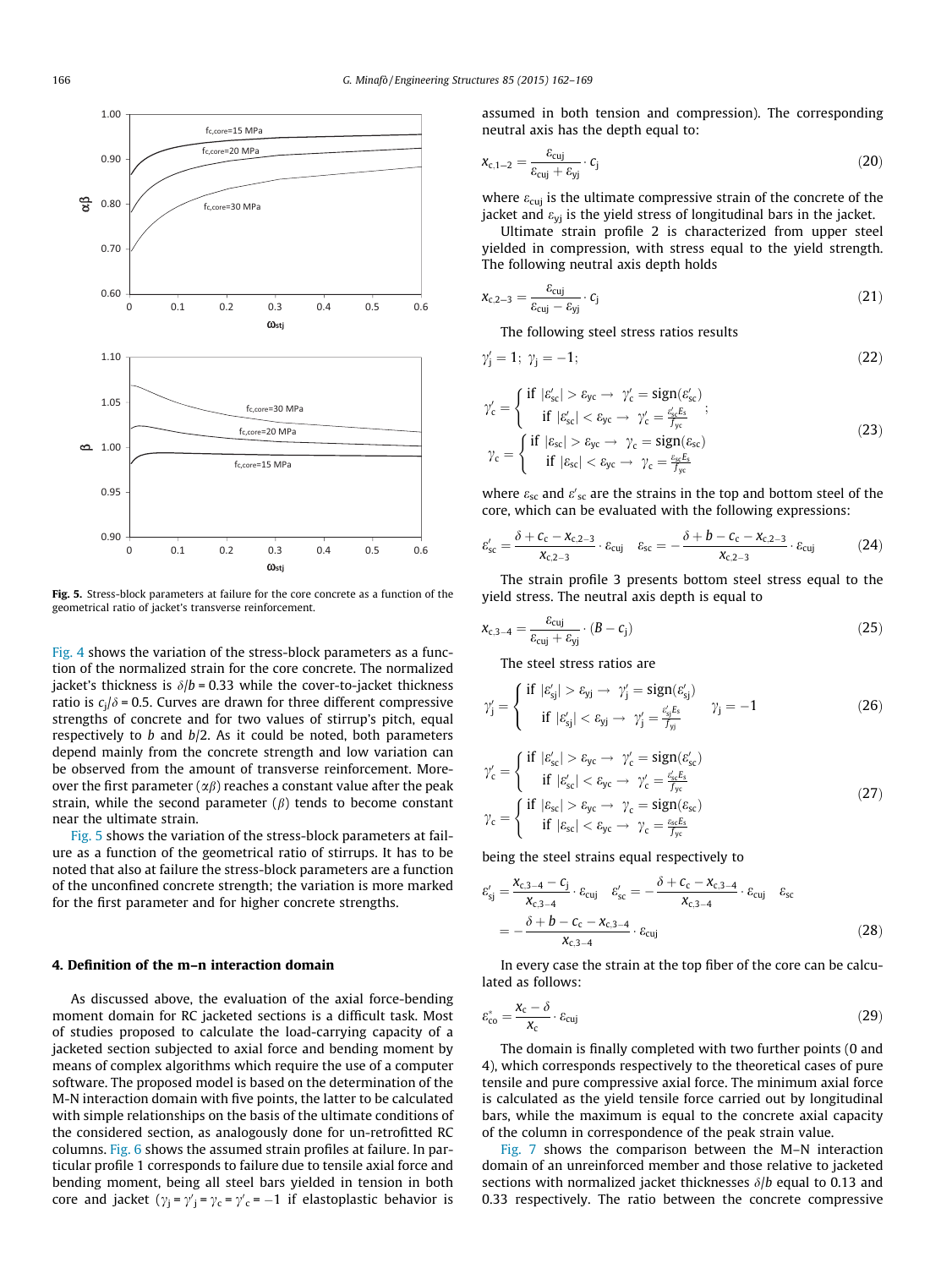<span id="page-5-0"></span>

Fig. 6. Proposed model for calculation of strength domains of RC jacketed sections.



Fig. 7. Simplified strength domains for RC jacketed sections.

strengths of core and jacket is equal to  $f_{\text{c,core}}/f_{\text{c,jacket}} = 0.57$ , the geometrical ratio of longitudinal steel in the core is equal to ( $A_{\rm sc}$  +  $A'_{\rm sc}$ )/  $b^2$  = 1%, while the same for the jacket is equal to 2%. The transverse reinforcement ratio is equal to  $\omega_{\text{stc}}$  = 2% for the core and  $\omega_{\text{stj}}$  = 6% for the jacket. Axial force and bending moment values are normalized with respect to  $b^2f_{\rm c,core}$  and  $b^3f_{\rm c,core}$  respectively, in order to stress the effect of retrofitting on the strength of the original column. It can be noted as the capacity is noticeably increased, especially for higher values of axial force. Furthermore the enlargement of the jacket's thickness induces the enhancement of the flexural capacity, the latter increasing for great values of axial force. Large thicknesses are therefore required only when the column is subjected to great axial load values. For low levels of normal force, that is a common case for buildings in seismic regions, thin jacket's thicknesses could be more convenient, although this solution would require the use of special admixtures with reduced coarse aggregate size.

Particular care has to be addressed to the effect of axial preloading on the existing column. As discussed by Del Rio Bueno [\[15\]](#page-7-0) the effective enhancement of the structural performances by concrete jacketing strictly depends on the existing axial load. In particular, if the axial load value corresponds to the peak compressive strain of unconfined concrete or greater, a very small increase of the axial capacity and a limited enhancement of ductility could be obtained. Therefore the proposed method has to be applied only when the axial load on the inner column is lower than that corresponding to the peak strain of unconfined concrete. Proposed stress block parameters could take into account of the existing axial shortening  $\varepsilon_{\rm ex}$  of the column, simply by changing the integration limits in [Eq. \(19\)](#page-3-0) as it follows:

$$
\alpha \beta = \frac{\int_{\mathcal{E}_{\text{ex}}}^{\mathcal{E}_{\text{c}}} \sigma_{\text{c}} d\mathcal{E}_{\text{c}}}{\int_{\text{c}} \mathcal{E}_{\text{c}}} \tag{30a}
$$

$$
\beta = 2 - 2 \cdot \frac{\int_{\varepsilon_{\rm ex}}^{\varepsilon_{\rm c}} \sigma_{\rm c} \varepsilon_{\rm c} d\varepsilon_{\rm c}}{\varepsilon_{\rm c} \int_{\varepsilon_{\rm ex}}^{\varepsilon_{\rm ex}} \sigma_{\rm c} d\varepsilon_{\rm c}} \tag{30b}
$$

However, further studies will be addressed on this aspect to clarify analytically and experimentally on the effect of the axial preloading on the overall flexural capacity of the reinforced member.

#### 5. Comparisons with numerical analyses and experimental data

The proposed model is validated with experimental data available in the literature [\[7\]](#page-7-0) and with numerical analyses carried out with the software SAP2000 [\[16\].](#page-7-0) This software is chosen because it allows one complete modeling of the analyzed case study, and additionally it is one of the most diffused computer program worldwide for structural analysis. In particular the ''Section Designer'' package allows to analyze complex cross-sectional sections with user-defined features by means of the classic fiber method. For the examined case the jacket was divided in 100 square fibers while the confined region was modeled with 400 square cells. Rebars were considered as points, and overlapping with the square concrete cells was considered by neglecting the single cell coincident with a bar location. Constitutive laws of confined, unconfined concrete and steel were preliminary calculated and introduced in the software as user-defined laws by points. The software takes advantage of a step-by-step numerical algorithm (Newton-Raphson) for the solution of the non-linear system to calculate the interaction domain. The required precision is achievable by setting the number of points defining the domain. In the present analysis the number of points was assumed equal to 200.

Fig. 8 shows the comparison between the analytical results obtained with the proposed model and those computed numerically. The case study refers to a column with side  $b = 300$  mm, cover thickness  $c_c$  = 20 mm, having concrete compressive strength



Fig. 8. Comparison between numerical and analytical results.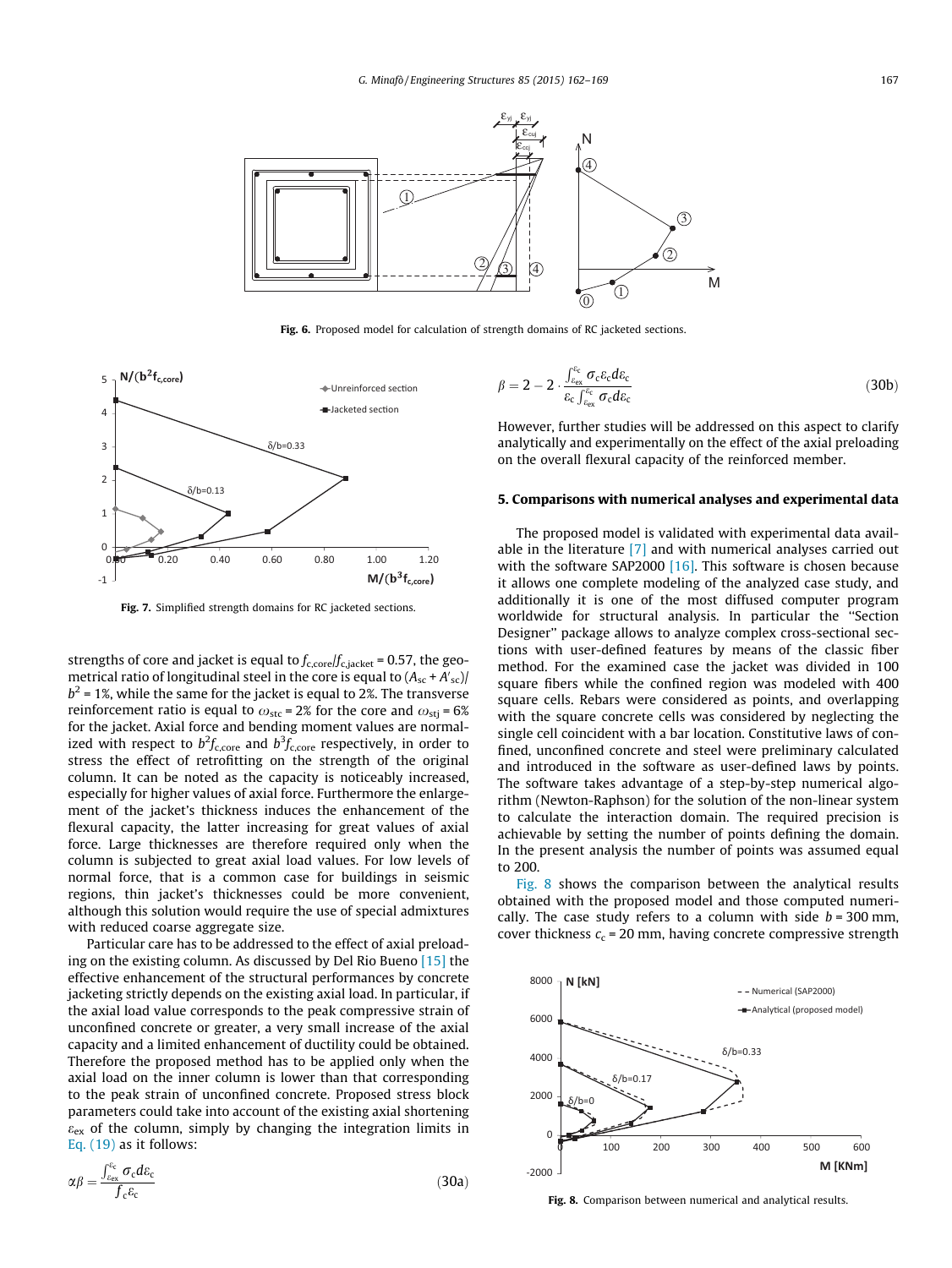

Fig. 9. Comparison between analytical, numerical solutions and experimental results of Ersoy et al. [\[7\]](#page-7-0).

equal to  $f_{\rm c,core}$  = 18 MPa, reinforced with four longitudinal bars having diameter 12 mm and yield strength equal to  $f_{yc}$  = 280 MPa. The RC jacket is supposed to have concrete compressive strength  $f_{\text{c,jacket}}$  = 25 MPa, cover thickness  $c_i$  = 25 mm and four longitudinal bars with diameter 12 mm placed at the corners with yield stress  $f_{\rm vi}$  = 450 MPa. Stirrups of the core have 8 mm diameter, pitch equal to 200 mm and yield stress 280 MPa; stirrups of the jacket have 8 mm diameter at pitch 100 mm and yield stress 450 MPa. These features are chosen in order to simulate a poor existing RC columns designed only for gravity loads and reinforced with the RC jacketing technique.

Three analysis case are plotted, referring to the unreinforced section  $(\delta/b = 0)$ , and the two limit cases of jacket's thickness suggested [\[6\]](#page-7-0), equal respectively to  $\delta/b = 0.17$  and  $\delta/b = 0.33$ . Good accordance can be noted between the numerical and the analytical solution, highlighting also that proposed method is slightly conservative with respect to the numerical model due to the stress-block approximation. The comparison stresses again that the increase of the strength enhancement with the jacket's thickness is negligible for low levels of axial force.

A further comparison is shown in Fig. 9, which shows the interaction domains obtained theoretically (numerical and analytical solutions) together with the experimental results determined in [\[7\]](#page-7-0). The column has  $b = 160$  mm, cover thickness  $c_c = 5$  mm and it is reinforced with four longitudinal bars having diameter 12 mm. The RC jacket has thickness equal to  $\delta$  = 35 mm, cover thickness  $c_i$  = 5 mm and four longitudinal bars with diameter 12 mm. The yield strength of longitudinal reinforcement is equal to  $f_{\text{yc}}$  = 300 MPa and  $f_{\text{yi}}$  = 280 MPa for core and jacket respectively. Stirrups in the core have 4 mm diameter and pitch equal to 100 mm, while stirrups in the jacket have 8 mm diameter and pitch 100 mm. The concrete compressive strength varies for each case analyzed and further details can be found in [\[7\]](#page-7-0).

Also in this case the analytical solution achieved with the proposed model fits the numerical solutions with good accuracy and with differences less than 5%. In all examined cases the experimental result is close to the theoretical predictions with the exception of specimen MM, where a difference can be observed. This deviation could be addressed to different aspects concerning the test specimen, such as the effective strength of materials (especially steel), since the two theoretical approaches (numerical and analytical) lead to similar results. However it has to be noted that the result is quite conservative with respect to safety in all examined cases. From this preliminary verification the model could be considered as an useful tool for design purposes of RC jacketed columns. Further experimental investigation should be addressed to verify in deep the suitability of the model.

#### 6. Conclusions

In this paper, a simplified analytical method is presented able to calculate the strength domains for RC jacketed columns. The model is based on the determination of some characteristic points of the interaction domains, and it is based on the stress-block approach. From derived results and from comparisons with numerical analyses carried-out with a commercial software (SAP2000), the following conclusions can be drawn:

- the stress-block approach is applicable to RC jacketed sections if parameters are well-calibrated;
- for common confinement levels, stress block parameters are mainly a function of concrete compressive strength and their value tends to be constant after that peak strain is reached;
- results derived with the proposed method are in good accordance with those obtained numerically. Also comparisons with experimental data have shown good agreement, even if with a limited number of comparisons. Further experimental investigations need to be addressed to verify the applicability of this approach;
- the proposed model allows one to calculate strength domains in easy manner (calculation by hand) for RC jacketed sections. A combination of this method with the use of ''monolithicity